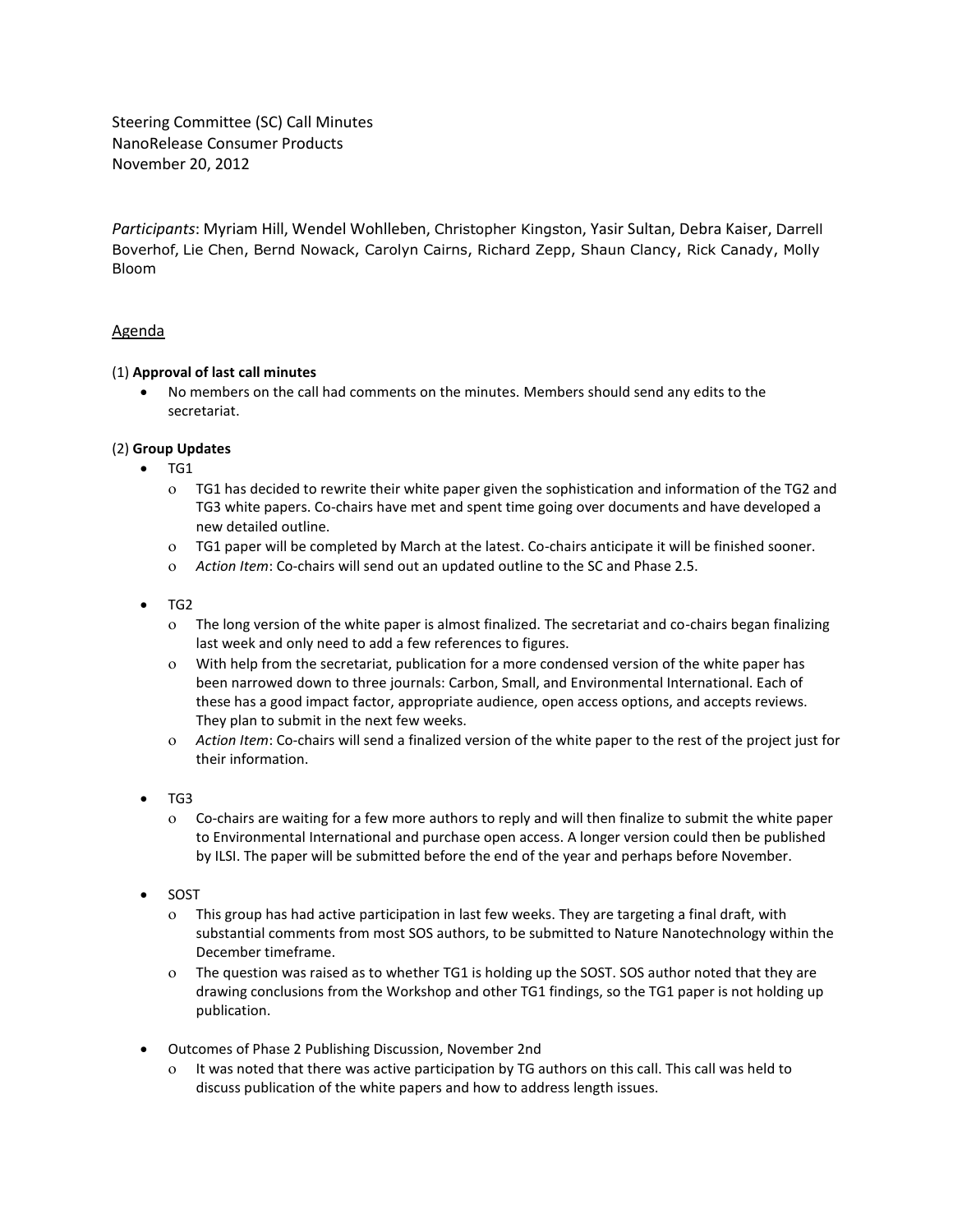- All members on the publishing call agreed that a book format would reduce visibility of project, and so proceeding forward with journal publication. Given differences in white papers, it would be best to target individual journals for the papers as opposed to one special issue journal.
- When choosing a journal TGs are balancing the issues of having as high an impact factor as possible with retaining the option for open access.

## (3) **Phase 2.5 & 3 Updates**

- Outcomes of NanoSafe 2012
	- The secretariat sent out the power point that was presented by an SC member at NanoSafe 2012. It was noted that a few slides were removed from the end before being published by NanoSafe in order to avoid making TG outcomes and findings public just yet.
	- It was noted that NanoSafe was organized by a member of TG1 and the three sessions that were held can help identify how to proceed with this project.
		- Environmental stress- Several groups have invented methods that are very similar, but differ in detail, which address the scenario of outdoor use such as weathering. This maybe one route to follow up with in Phase 2.5 and 3. It paves way for the harmonization of approaches that is already ongoing in different projects.
		- Mechanical stress- There is a standard to detect what is released into aerosols, which is more focused on machining or inadvertent consumer use. This is something that was already identified in the June Workshop.
		- End of life issues- This session was more divergent. The projects reported on are not convergent yet. The same applies to other issues like recycling. The topics are relevant to TG3, but will require more ground breaking work to come towards a standardization.
	- The presentation of the NanoRelease project was good for raising awareness and highlighting the scope of the project. Others were invited to give input on suitable scenarios to test and how to proceed with phase 2.5 and 3.
- Phase 2.5 Oversight Committee
	- The committee had a call last week and felt that results from NanoSafe are worth considering for phase 2.5.
	- Members agreed that the diagram sent out as a work plan for phase 2.5 is acceptable. A questionnaire will be developed, literature review done, interviews conducted, and then an outline created. The oversight committee will oversee each stage of this process.
	- This phase will be done through contract. Some funding is being secured and it was noted that funding can be independent; it does not have to be through the project.
	- Members discussed holding another workshop to bring together experts from various relevant projects to get very valuable feedback before moving to Phase 3. Phase 2.5 will take 3-4 months of work, so looking for a workshop in March or April if possible.
		- A SC member noted a NIEHS Exposure workshop being held in January at Research Triangle Park which is topically related, but may be too soon for the NanoRelease project.
		- NanoTech 2013 in May of next year was mentioned as a possible workshop but may be too much of a delay.
		- *Action Item*: Members should send suggestions for convening a workshop or webinar to accomplish goal of getting final input.
- Glossary/Definitions for the project
	- It was noted that the latest version of the glossary sent out has all comments incorporated. We are seeking finalization as a living document, to be posted online.
	- The glossary was indicated as need for Phase 2.5 initiation and for the white papers, particularly the SOS document.
	- *Action Item*: Two SC members volunteered to work on compiling the next draft of the glossary.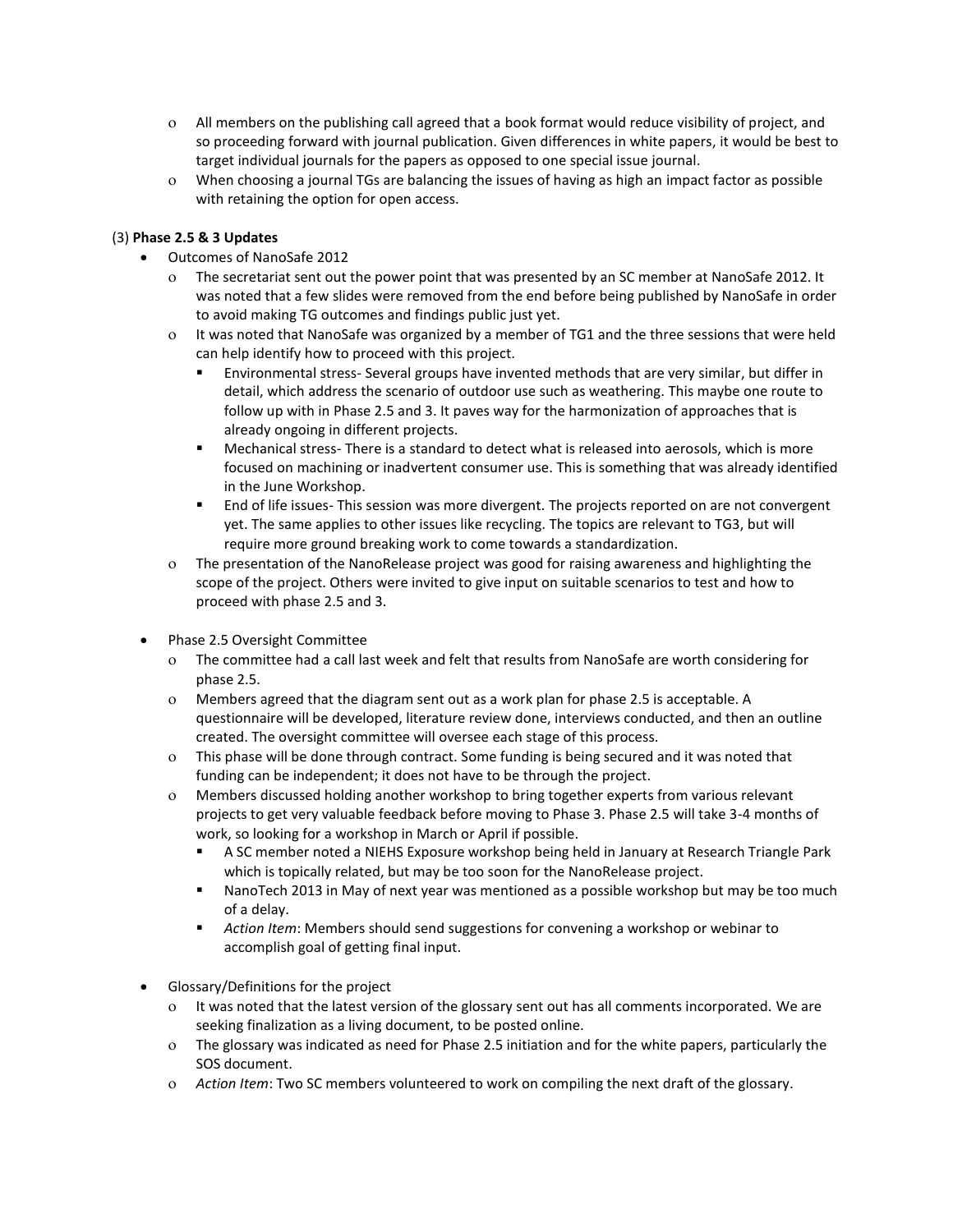- Resources & Materials Supply Planning (Phase 3)
	- The manufactures lesion group contacted 9 months ago needs to be updated about what is happening with the project and re-initiated to get their thoughts and material supply.
	- Other resources also need to be organized to start testing at various organizations in late 2013 or beginning of 2014.
	- The Interlaboratory Testing Group (ITG) for the project should start working on initiation, so testing groups can estimate what efforts are needed.
		- It was noted that this is going to be a big task and will depend on the final tests that are decided on, but an initial plan should be worked out.
		- In terms of estimating resources, several labs have done similar research so the project can rely on their experience to get accurate estimates of material and time expenses plus or minus 15%.
		- It was pointed out that it is important to be flexible as far as time and budget, but planning should begin now so that there is no gap in the project.
		- There is already useful bundling happening- the first two groups from NanoSafe.
		- **Phase 2.5 will inform the specifics but this should not change the cost and general framework of** Phase 3.
		- *Action Item:* A member of the ITG noted that she will spend time looking over draft reports to start structuring an outline for a plan. An ITG call will be scheduled in a few weeks.

# (4) **Updates on Outreach**

- $\bullet$  ISO TC 229 Nov 28<sup>th</sup>
	- It was noted that the NanoRelease project has been presented twice at TC 229 and they have asked for an update on the project.
	- Members on the call were asked to volunteer to present on the project. Libby is fully capable of giving an update, but having a member would be advisable.
	- *Action Item*: Libby will be in contact with members who are attending the meeting.
- Nanotech 2013 May 12-16<sup>th</sup>
	- The project was presented this year and it would be good to present next year as well. No members on the call volunteered to present.
	- o Action Item: Early-bird abstracts are due December 12<sup>th</sup>, final due January 16<sup>th</sup>.
- Other Items
	- An SC member noted that there is an ASTM work item for considering the release of nanosilver from textiles and would also welcome some need for standards to consider. The next meeting is in November 2013, but it is possible to have a conference call with the executive committee before then.
	- An SC member asked if there were any comments on the fact that IUPAC has not taken on nano. No members made any comments.

# (5) **Sharepoint/ILSI Extra**

- Members should be able to log onto the new internal website. It was noted that sharepoint is user friendly and is compatible with Microsoft Office. Username: **your email address before the @** Password: **Password1** (please change your password)
- (9) **Final Comments/Questions**